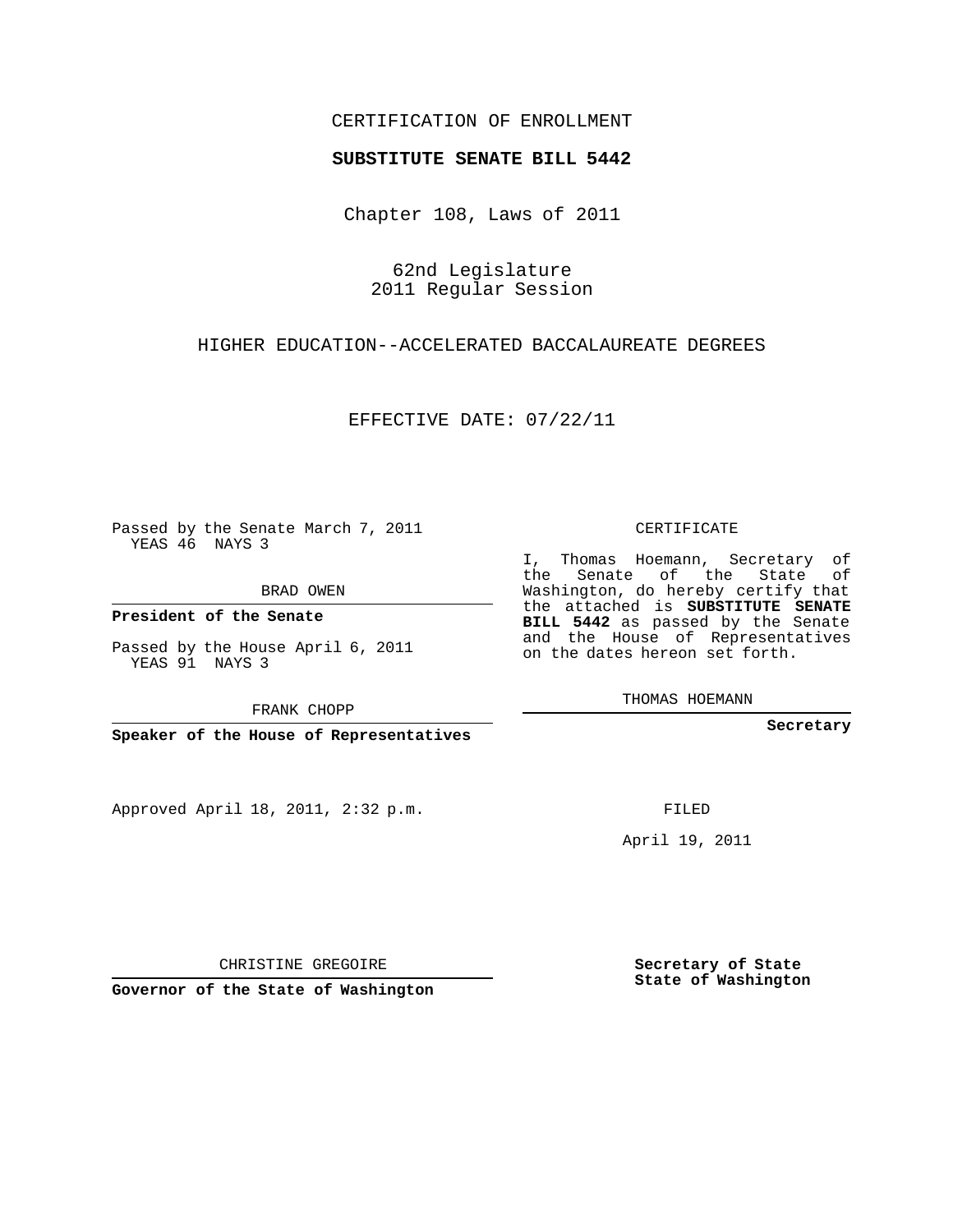# **SUBSTITUTE SENATE BILL 5442** \_\_\_\_\_\_\_\_\_\_\_\_\_\_\_\_\_\_\_\_\_\_\_\_\_\_\_\_\_\_\_\_\_\_\_\_\_\_\_\_\_\_\_\_\_

\_\_\_\_\_\_\_\_\_\_\_\_\_\_\_\_\_\_\_\_\_\_\_\_\_\_\_\_\_\_\_\_\_\_\_\_\_\_\_\_\_\_\_\_\_

Passed Legislature - 2011 Regular Session

# **State of Washington 62nd Legislature 2011 Regular Session**

**By** Senate Higher Education & Workforce Development (originally sponsored by Senators Shin, Tom, Kilmer, White, and Chase)

READ FIRST TIME 02/18/11.

 AN ACT Relating to an accelerated baccalaureate degree program; adding a new section to chapter 28B.10 RCW; and creating a new section.

BE IT ENACTED BY THE LEGISLATURE OF THE STATE OF WASHINGTON:

 NEW SECTION. **Sec. 1.** The legislature finds that some students are eager to complete a degree in the shortest time possible in order to enter the job market. The legislature further finds that providing a streamlined path to a baccalaureate degree would shorten the time required for students to complete a degree, improve the graduation rate, and improve accessibility for students who have proven academic abilities. The legislature intends to provide an accelerated baccalaureate degree program that will allow academically qualified students to obtain baccalaureate degrees in three years. The legislature finds that this streamlined path does not represent a new three-year standard for all students. The legislature intends to provide greater options to students, while not diminishing the quality or value of a standard baccalaureate degree. Further, the legislature intends that baccalaureate institutions explore reasonable possibilities for accelerated degree programs for academically qualified students.